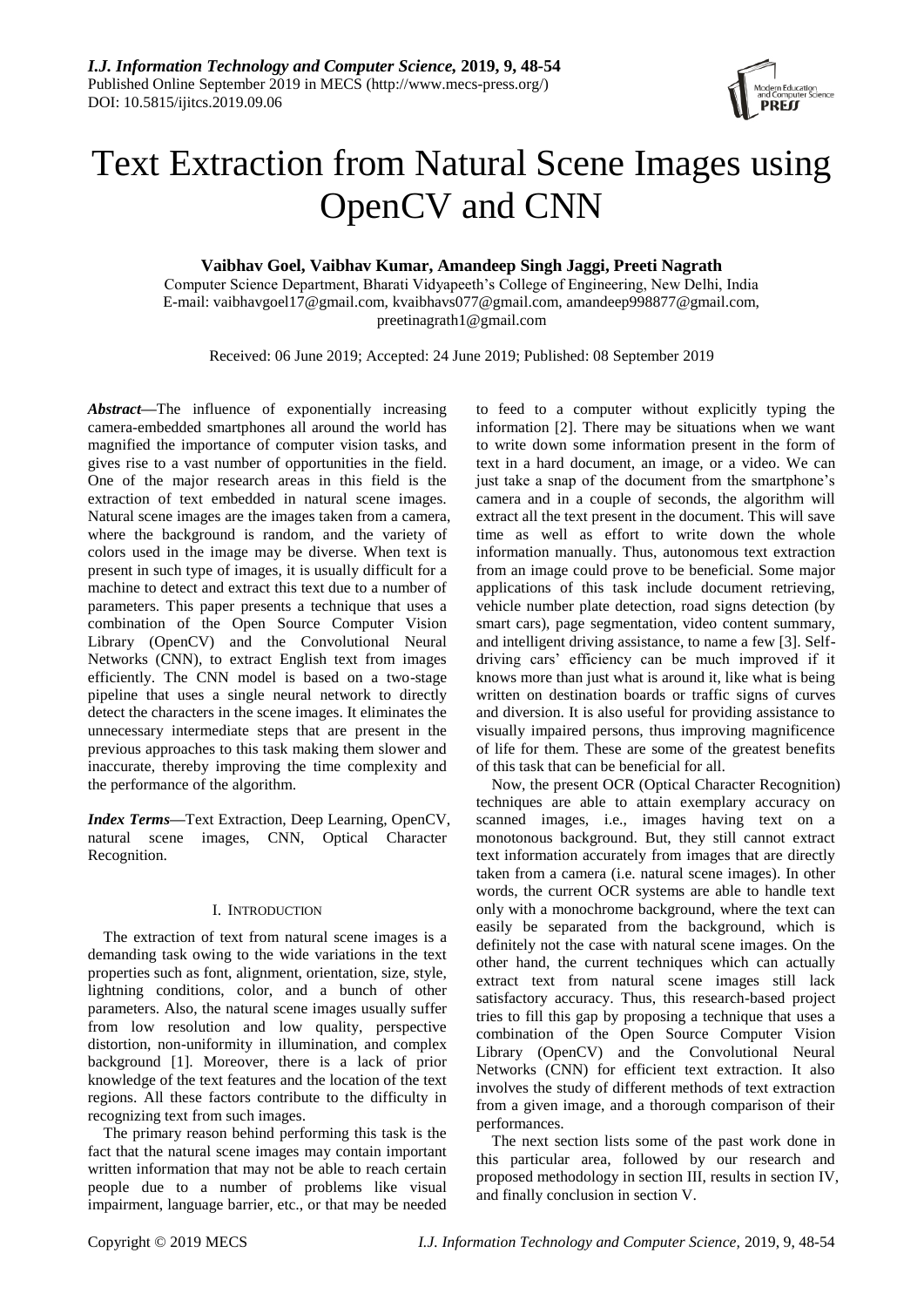

Fig.1. Some examples of images containing text information taken from the Total-Text-Dataset [18]

#### II. RELATED WORKS

In layman's terms, at the highest level, this process of extraction of text from scene images is divided into two sub-processes or steps: the first step is Scene text detection, followed by the second step, which is Scene text recognition [4] (Fig.2).



Fig.2. The two most basic steps of text extraction process.

In the text detection process, the locations where the text is present in the image are identified. This process is also known as text localization [5]. It is the most difficult task because of the aforementioned challenges. The preprocessing of the image is done so as to make it suitable for feeding it to the feature detector model. The preprocessing involves tasks such as converting the image to grayscale, defining a specific width and height for the image that is optimum for the feature detector in which it has to be sent into, detecting the edges in the image using edge-detectors such as the Canny edge detector, etc. After the regions in which the text is present have been identified, the next step is text recognition, i.e., recognizing the text information present in those regions. These regions of image are sent into deep learning models that are vigorously trained to recognize characters, and consequently words. Different models are present to implement this task, which will be discussed later. It requires a lot of data to train these models to recognize different styles, strokes, and spacing between the letters

or numbers.

The output of these models will have the words or characters that were present in the image. This can help us to know and record data in low memory (text instead of image) and share the main point in the random image that is selected.

Now, the present OCR (Optical Character Recognition) [6] techniques are able to attain exemplary accuracy on scanned images, i.e. images having text on a monotonous background. But, they still cannot extract text information accurately from images that are directly taken from a camera, i.e. natural scene images. In other words, the current OCR systems are able to handle text only with a monochrome background, where the text can easily be separated from the background, which is definitely not the case with natural scene images. Many researchers have done intensive research work in finding the methods for improving the accuracy of existing text recognition algorithms, but because of the immense variations seen in the natural scene images and the lack of prior knowledge of any kind of text features, it is still a challenging task to achieve almost perfect recognition rate. The next paragraph discusses some of the past work proposed or implemented in this area.

There can be two types of approaches to this task of text detection: conventional approach and deep neural network based approach. The existing methods based on either approach are time consuming and not optimal due to the use of multiple stages and components in the process. The conventional approaches include techniques like Maximally Stable Extremal Regions (MSER) [15, 22] and Stroke Width Transform (SWT). These techniques generally use extremal region detection or edge detection to seek candidate characters in an image. The authors in [7] proposed an approach that employed a clustering method based on density values for the segmentation of candidate characters by combining color features of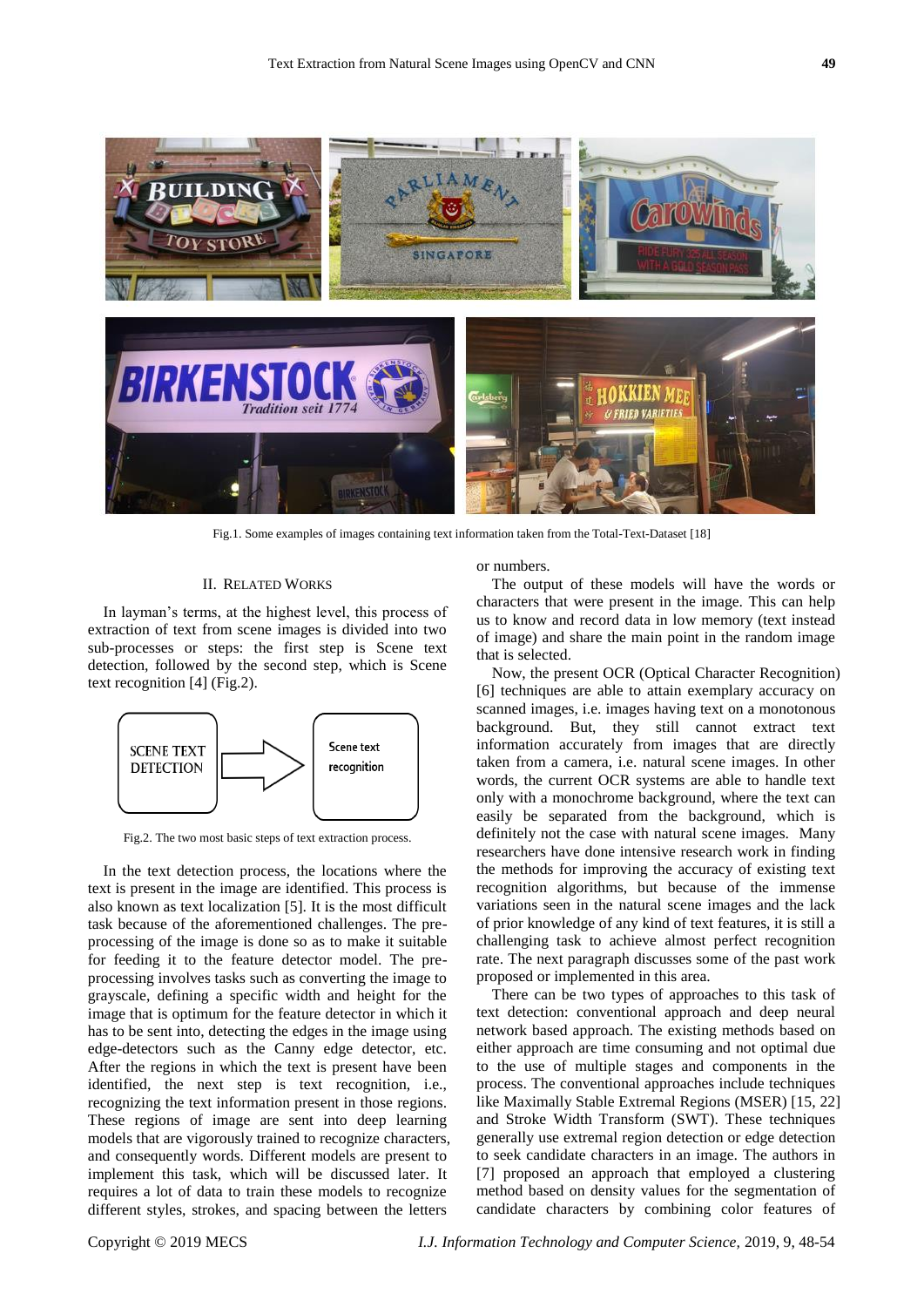character pixels and spatial connectivity. JiSoo Kim [8] proposed three text extraction techniques for natural scene images that were based on the intensity information of the input image. The  $1<sup>st</sup>$  technique is "Gray Value Stretching" that involves binarization of the image by calculating the average intensity of all the pixels. The  $2<sup>nd</sup>$ technique introduces the "Split and Merge" approach, which is a popular algorithm for image segmentation. The  $3<sup>rd</sup>$  technique is derived from the amalgamation of the first two techniques. Busta et al. [9] made FASText (a fast scene text detector) by modifying the famous FAST key point detector which is used for stroke extraction. But, this technique was not as efficient as the ones based on deep neural networks. It lagged behind both in terms of accuracy and flexibility, especially in scenarios with low resolution. Coates et al. [10] introduced an unsupervised learning model that was integrated with a variation of the famous clustering algorithm, the Kmeans clustering. This model extracts the local features of character patches, followed by pooling them on the basis of cascading sub-patch features. Lu et al. [11] proposed a method that describes a dictionary of basic shape codes, modeling the inner character structure, to perform word and consequently character retrieval on scanned documents, without OCR. Huang et al. [12] proposed a technique with a two pipeline structure. The first step was to deduce the candidate features using the concept of Maximally Stable Extremal Regions (MSER). The second step included the use of a convolutional neural network as a strong classifier. It was employed to suppress false positives, i.e., the regions that does not contain any text but are still positively detected by the algorithm. Mishra et al. [13] acquired an approach that involves the concept of conditional random field, to combine bottom-up character recognition and top-down word-level recognition. Based on the Scale-Invariant Feature Transform (SIFT), Smith et al. [14] built a model of text detection that amplified the posterior probability of similarity constraints by making use of integer programming. SIFT is a corner detection technique invented by D.Lowe in 2004 to overcome the limitations of Harris Corner Detector. Neumann et al. [15] used the idea of extremal regions to propose a real-time text detection and extraction technique. Liu et al. [16] merged three models for the text recognition in scene images. The three models are: 1). the Gabor-based appearance model for feature detection, 2). the similarity model, and, 3). the Lexicon model.

These were some of the major contributions to this field of text extraction that have set the bar high for new researchers and researches in the field. But, the best accuracy achieved till date is still not that great, and has a scope for improvement.

#### III. METHODOLOGY

The authors have used a pre-trained deep learning model, the EAST text detector, for reference. EAST is short for "Efficient and Accuracy Scene Text" detection pipeline [17]. It is a fully-convolutional neural network proposed by Zhou et al. in 2017 in his paper "EAST: An Efficient and Accurate Scene Text Detector". It is a model for determining the locations of text in natural scene images. The output of this model provides perpixel predictions for characters or words. The model has the ability of running in real-time at 13 frames per second on images with 720p resolution. Also, it has achieved state-of-the-art text localization accuracy. The structure of the EAST text detector is shown in Fig.3 as per Zhou et al. [17].



Fig.3. Structure of the EAST text detector Fully Convolutional Network [17].

The CNN model is based on a two-stage pipeline that uses a single fully convolutional neural network to directly detect the characters in the scene images. The first stage includes feeding the image to the neural network. It directly detects the text regions in the image, eliminating the unnecessary intermediate steps that are present in the previous approaches [9, 23, 24, 25, 26] to this task making them slower and inaccurate, thereby improving the time complexity and the performance of the algorithm. The second stage is the Non-maximum suppression (NMS) stage which suppresses the multiple bounding boxes created around the same text region to just one box. This is the high level overview of the pipeline used.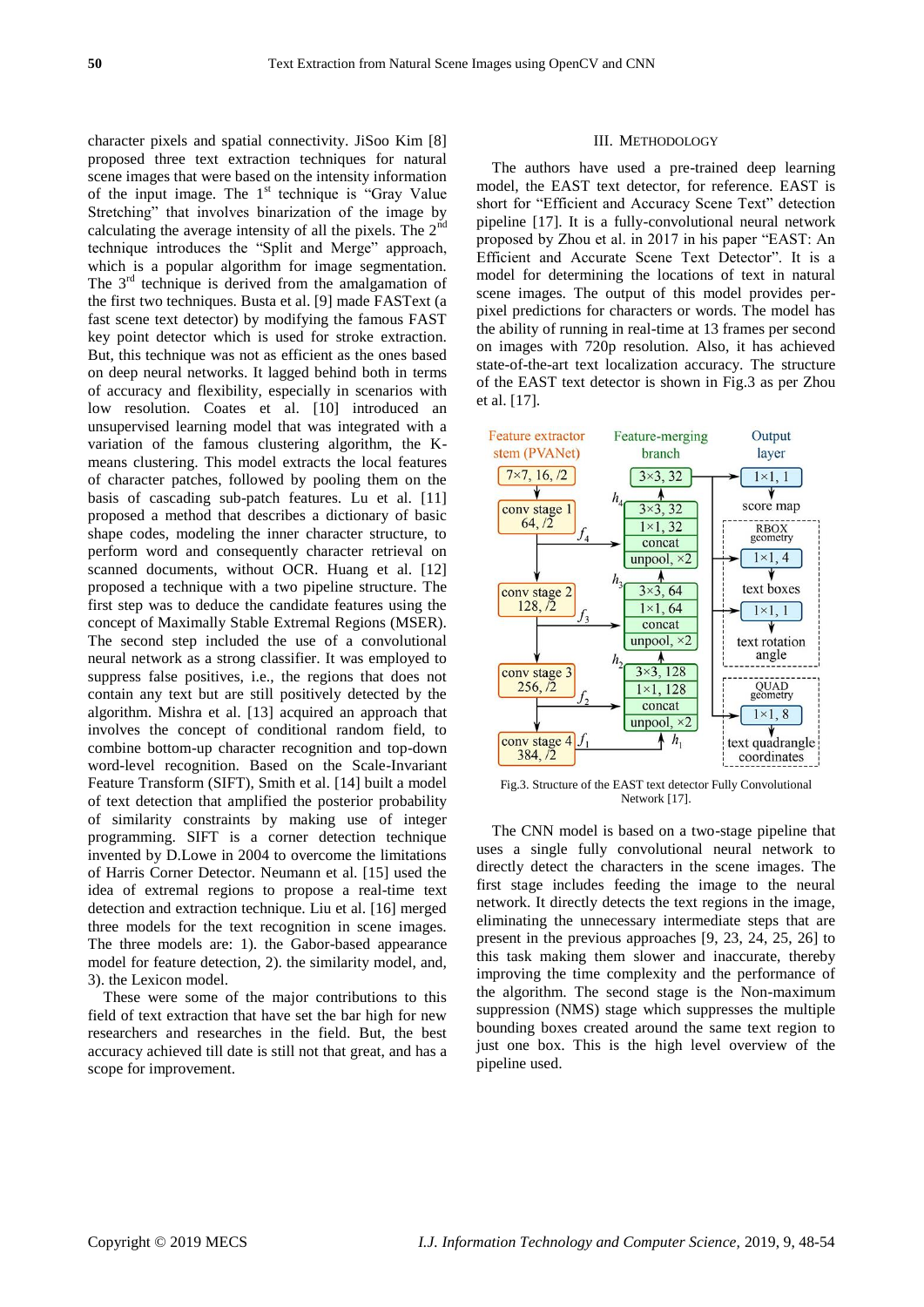

Fig.4. (a). Original Image (b). Converted to grayscale (c). After applying Canny Edge Detection

Now, when it comes to computer vision tasks, there is nothing that can beat OpenCV as of now. It is a specialized open source library specifically designed for developing Computer Vision applications.

The methodology presented in the paper combines both the state-of-the-art technologies for image processing, the Convolutional Neural Networks (CNN) and the OpenCV library. The aforementioned trained deep learning model is exploited using OpenCV 3.4.2.

The already trained tensorflow model named "frozen\_east\_text\_detection" is used as a reference for the new model. There are two output layers in the model. The first layer is a sigmoid convolution layer named "feature\_fusion/Conv\_7/Sigmoid". This layer outputs the regional probability, specifying whether that region is containing text information. The second output layer is named "feature fusion/concat 3" which determines and outputs the coordinates of the bounding boxes containing the text information.

The trained model is loaded into memory by feeding it to the OpenCV using the cv2.dnn.readnet() method. Now, before feeding the image to the model, it is essential to preprocess the image in order to obtain accurate results. OpenCV provides different preprocessing features via its dnn module's blobFromImage function, which performs Mean subtraction, scaling by some factor and channel swapping.

Now, the above blob produced out of the image is set as the input to the model that was previously loaded. On performing a forward pass on the CNN model, it generates as output two feature maps from the two output layers that have been discussed above. The first tells the probability of a particular region containing text, while the second determines the coordinates of bounding boxes containing text in the input image. The model might have detected regions that are having very less probability of containing text. Such regions that does not have sufficiently high probabilities should be ignored. To perform this task, the algorithm loops over all the probability scores that were obtained as output from the model. The regions that have probability less than 0.5 are ignored, while the regions having probability more than 0.5 are considered and the corresponding bounding box coordinates are plotted so as to obtain a box (rectangle) around the text.

Now comes the process of text recognition. The

regions having text in the image have been identified successfully at this stage. Those regions are now required to be fed into an OCR system. OCR stands for "Optical Character Recognition". It is a system that converts the images containing text into machine-encoded text, thus recognizing the text present in the images. For the OCR to produce accurate results, instead of sending the natural scene images as it is, only those portions of the image are sent that contains the text information. This is because OCR can't handle images with complex background, and struggles to differentiate text regions from non-text regions. Thus, preprocessing is done on the regions detected by the above deep learning model, in order to alienate the text elements from the background, thereby maximizing the efficiency and accuracy of OCR. The preprocessing includes techniques like BGR to grayscale conversion, and canny edge detection.

In OCR, a CNN model is employed that analyze image for contrast of light and dark areas to recognize characters or numeric digits. The lines are segmented into words and then into characters. On getting the characters, the algorithm compares those characters with the data of predefined pattern images set. As a character is recognized, it is then converted into an ASCII code.

This is the complete algorithm that the authors have adopted for the efficient text extraction. The following steps summarize the complete process in a high-level manner.

Step#1: Input Image.

Step#2: Preprocessing of the input image.

Step#3: Text detection and localization using a fully convolutional neural network.

Step#4: Preprocessing of the detected text regions.

Step#5: Text recognition using another CNN model (OCR).

Now, after going through the complete process, the authors realized that this segmentation of work in two segment pipeline of detection and recognition can be achieved under a single network where: (1). end to end recognition is converted into a spatial transformer network in a semi supervised way which is a part of a major deep neural network (DNN), and, (2). the later part of the network is then trained for recognition of the characters in the text. A CNN model is built that takes an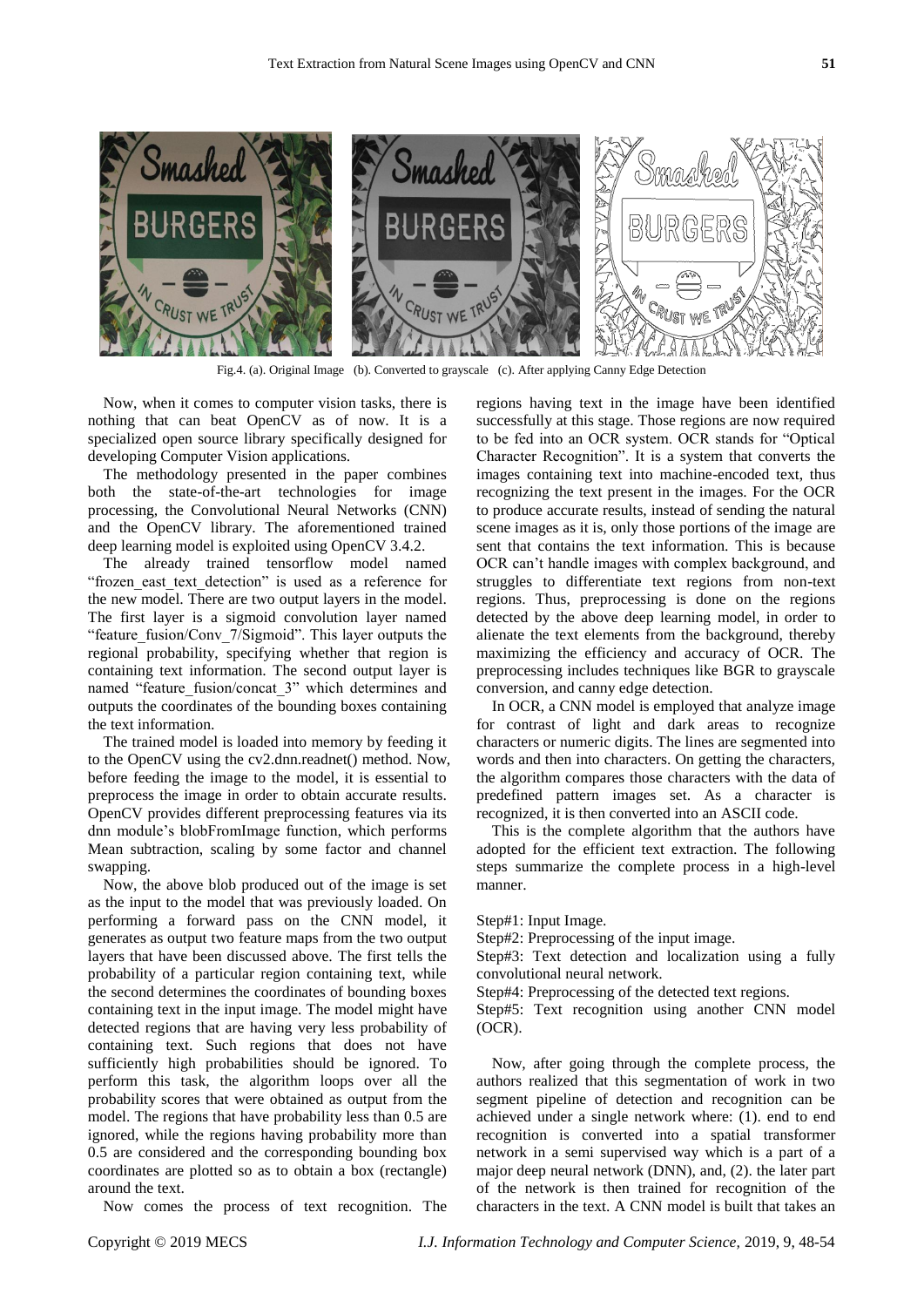input feature map A and perform spatial recognition on the image and produce two output map that gives the probability and location of the text in the image, respectively. The output maps are than fed to other algorithms for image sampling. The sampled image is then passed into another CNN model for recognition of the text from the predefined data set. This is known as OCR. The two models can be named as localization networks and recognition networks for the sake of ease of understanding how the networks are going to behave and in what fashion.

#### IV. PERFORMANCE EVALUATION

There are two quantities, namely Precision Rate and Recall Rate, which are generally used to measure the performance of the algorithm in the task of text extraction. The precision rate is the ratio of the number of correctly detected words to the sum of the number of correctly detected words and false positives. False positives are the regions of the image that do not contain

any text but still have been recognized by the algorithm. 
$$
\%
$$
 Precision Rate =  $\frac{\text{correctly detected words}}{\text{correctly detected words} + \text{false positives}} \times 100$ 

The recall rate is the ratio of the number of correctly detected words to the sum of the number of correctly detected words and false negatives. False negatives are the regions of the image that do actually contain text but haven't been recognized by the algorithm [3].

correctly detected words % Recall Rate 100 correctly detected words false negatives 

This approach can also be used for individual characters rather than words, if the image doesn't contain complete words. These quantities are calculated to determine the efficiency of the algorithm.

Table 1. Performance Comparison of different text extraction techniques

| S.No. | Author                   | % Precision<br>Rate | % Recall<br>Rate |
|-------|--------------------------|---------------------|------------------|
| 1.    | Xiaoqing Liu et al. [16] | 96.6                | 91.8             |
| 2.    | Xu-cheng yin et al. [19] | 68.5                | 82.6             |
| 3.    | JiSoo Kim et al. [8]     | 72.6                | 69.4             |
|       | Fang Liu et al. [7]      | 75                  | 81               |
| 5.    | Xiaoqian Liu et al. [20] | 65                  | 63               |
| 6.    | Yi-Feng Pan et al. [21]  | 68                  | 69               |
|       | Ours                     | 88.3                | 76.8             |

The proposed OpenCV implementation achieved a precision rate of 88.3% and a recall rate of 76.8%. This implies that the model is capable of not producing considerable false positives, but may sometimes encounter false negatives, i.e., may not detect regions actually containing text. Table 1 gives the performance comparison of different text extraction techniques. Some of the images that the algorithm produced are shown in Fig.5. The bounding boxes around the text are accurately generated, and the algorithm also performed well on noisy images.



Fig.5. The original images fed to the model on the left side and the output images with bounding text boxes on right side.

The accuracy obtained is quite satisfactory, considering the wide variety of images present in the used dataset. However, it has some basic limitations. The first limitation is that the algorithm cannot detect text that is not horizontally aligned as it cannot produce rotated bounding boxes. Another limitation is that it cannot detect text that is embedded in a circular manner. But these limitations can be easily resolved in future.

#### V. CONCLUSION

The paper presented an efficient technique of text extraction from natural scene images, i.e., the images directly taken from a camera, having a random background and a diverse variety of colors. There are a number of significant applications of this task, including document retrieving, vehicle number plate detection, road signs detection (by smart cars), page segmentation, assistance to visually impaired persons, video content summary, and intelligent driving assistance, to name a few. There exists a number of techniques for text extraction, each having its own set of strengths and limitations. There is no single algorithm that works for all the applications due to the wide variations in the type of natural images.

The proposed technique is efficient in producing text predictions on images having horizontally-aligned text. A single convolutional neural network based on the EAST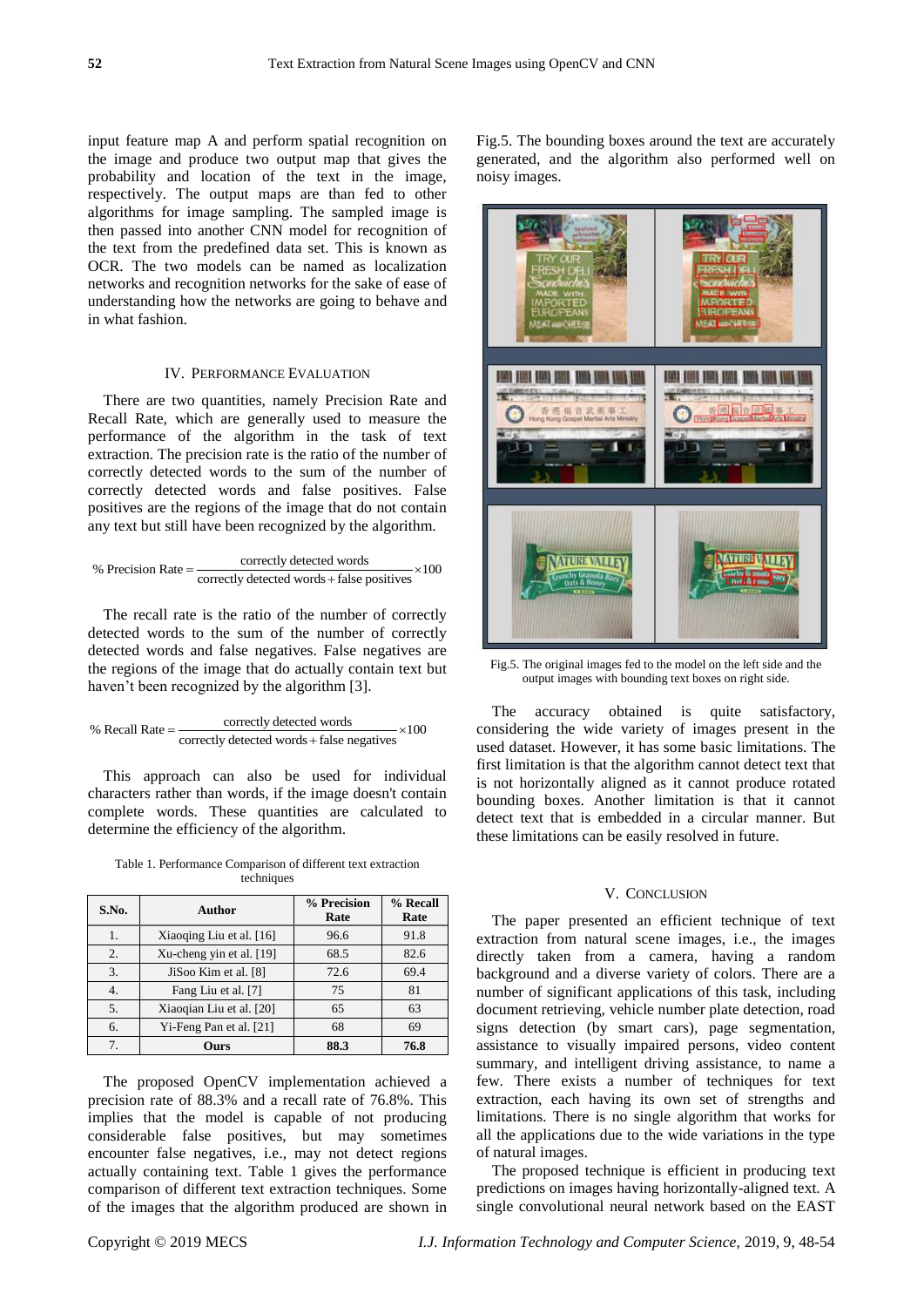text detector [17] is employed for the detection task. For the recognition part, another CNN model is trained which produces excellent results when proper preprocessing of the image is done before feeding it to the network.

The future research may possibly include overcoming the limitations of this implementation, i.e. its inability to detect text in images that are not horizontally aligned or images where the text is not in a straight line. Also, this approach can be extended from images to videos, which are nothing but a series of images. Moreover, a smartphone application can be built that can detect and extract text from camera-captured images (or videos) in real-time.

#### **REFERENCES**

- [1] B. Epshtein, E. Ofek, and Y. Wexler, "Detecting text in natural scenes with stroke width transform", *Proc. CVPR, 2010.*
- [2] H. Raj, R. Ghosh, "Devanagari text extraction from natural scene images", *IEEE 2014.*
- [3] T. Kumuda and L. Basavaraj, "Text extraction from natural scene images using region based methods-a survey", *Proc. of Int. Conf.* on *Recent Trends in Signal Processing, Image Processing and VLSI, ACEEE 2014.*
- [4] M. Prabaharan and K. Radha, "Text extraction from natural scene images and conversion to audio in smart phone applications", *IJIRCCE, 2015.*
- [5] C. Bartz, H. Yang, and C. Meinel, "STN-OCR: A single neural network for text detection and text recognition", *arXiv:1707.08831v1 [cs.CV] 27 Jul 2017.*
- [6] S. Mori, H. Nishida, and H. Yamada, "Book optical character recognition", *John Wiley & Sons, Inc. New York, NY, USA, 1999.*
- [7] F. Liu, X. Peng, T. Wang, and S. Lu, "A density-based approach for text extraction in images", *IEEE 2008*.
- [8] J. Kim, S. Park, and S. Kim, "Text locating from natural scene images using image intensities", *IEEE 2005.*
- [9] M. Busta, L. Neumann, and J. Matas, "Fastext: Efficient unconstrained scene text detector", in *Proc. of ICCV*, 2015.
- [10] Coates et al., "Text detection and character recognition in scene images with unsupervised feature learning", *Proc. ICDAR 2011*, pp. 440–445.
- [11] S. Lu, T. Chen, S. Tian, J. H. Lim, and C. L. Tan, "Scene text extraction based on edges and support vector regression", IJDAR, 2015.
- [12] W. Huang, Y. Qiao, and X. Tang, "Robust scene text detection with convolution neural network induced mser trees", in Proc. of ECCV, 2014.
- [13] N. Mishra, C. Patvardhan, Lakshimi, C. Vasantha, and S. Singh, "Shirorekha chopping integrated tesseract ocr engine for enhanced hindi language recognition", International Journal of Computer Applications, Vol. 39, No. 6, February 2012.
- [14] R. Smith, "An overview of the tesseract OCR engine", in Proc. Int. Conf. Document Anal. Recognition, pp. 629– 633 2007.
- [15] L. Neumann and J. Matas, "Real-time scene text localization and recognition", 25<sup>th</sup> IEEE Conference on Computer Vision and Pattern Recognition, 2012.
- [16] X. Liu and J. Samarabandu, "Multiscale edge-based text extraction from complex images", 2006 IEEE International Conference on Multimedia and Expo.
- [17] X. Zhou, C. Yao, H. Wen, Y. Wang, S. Zhou, W. He, and J. Liang, "EAST: an efficient and accurate scene text

detector", *arXiv:1704.03155v2 [cs.CV] 10 Jul 2017.*

- [18] Chee Kheng Ch'ng & Chee Seng Chan, "Total-Text: a comprehensive dataset for scene text detection and recognition", *14th IAPR International Conference on Document Analysis and Recognition {ICDAR}, 2017,* pp. 935-942.
- [19] X. C. Yin, X. Yin, K. Huang, and H. W. Hao, "Robust text detection in natural scene images", IEEE transactions on pattern analysis and machine intelligence, 0162- 8828/13, 2013, IEEE.
- [20] X. Liu, K. Lu, and W. Wang, "Effectively localize text in natural scene images", 21st international conference on pattern recognition(ICPR), November 11-15, 2012, Tsukuba, Japan.
- [21] Y. F. Pan, X. Hou, C. L. Liu, "A robust system to detect and localize texts in natural scene images", unpublished.
- [22] L. Neumann and J. Matas, "A method for text localization and recognition in real-world images", in Proc. of ACCV, 2010.
- [23] S. Tian, Y. Pan, C. Huang, S. Lu, K. Yu, and C. L. Tan, "Text flow: A unified text detection system in natural scene images", in Proc. of ICCV, 2015.
- [24] M. Jaderberg, K. Simonyan, A. Vedaldi, and A. Zisserman, "Reading text in the wild with convolutional neural networks", International Journal of Computer Vision, 116(1):1– 20, jan 2016.
- [25] A. Gupta, A. Vedaldi, and A. Zisserman, "Synthetic data for text localisation in natural images", arXiv preprint arXiv:1604.06646, 2016.
- [26] Z. Zhang, C. Zhang, W. Shen, C. Yao, W. Liu, and X. Bai, "Multi-oriented text detection with fully convolutional networks", in Proc. of CVPR, 2015.

#### **Authors' Profiles**



**Vaibhav Goel:** Under-graduate student pursuing Bachelor of Technology (B.Tech) at Bharati Vidyapeeth's College of Engineering, New Delhi, India, major in Computer Science.



**Vaibhav Kumar:** Under-graduate student pursuing Bachelor of Technology (B.Tech) at Bharati Vidyapeeth's College of Engineering, New Delhi, India, major in Computer Science.



**Amandeep Singh Jaggi:** Under-graduate student pursuing Bachelor of Technology (B.Tech) at Bharati Vidyapeeth's College of Engineering, New Delhi, India, major in Computer Science.